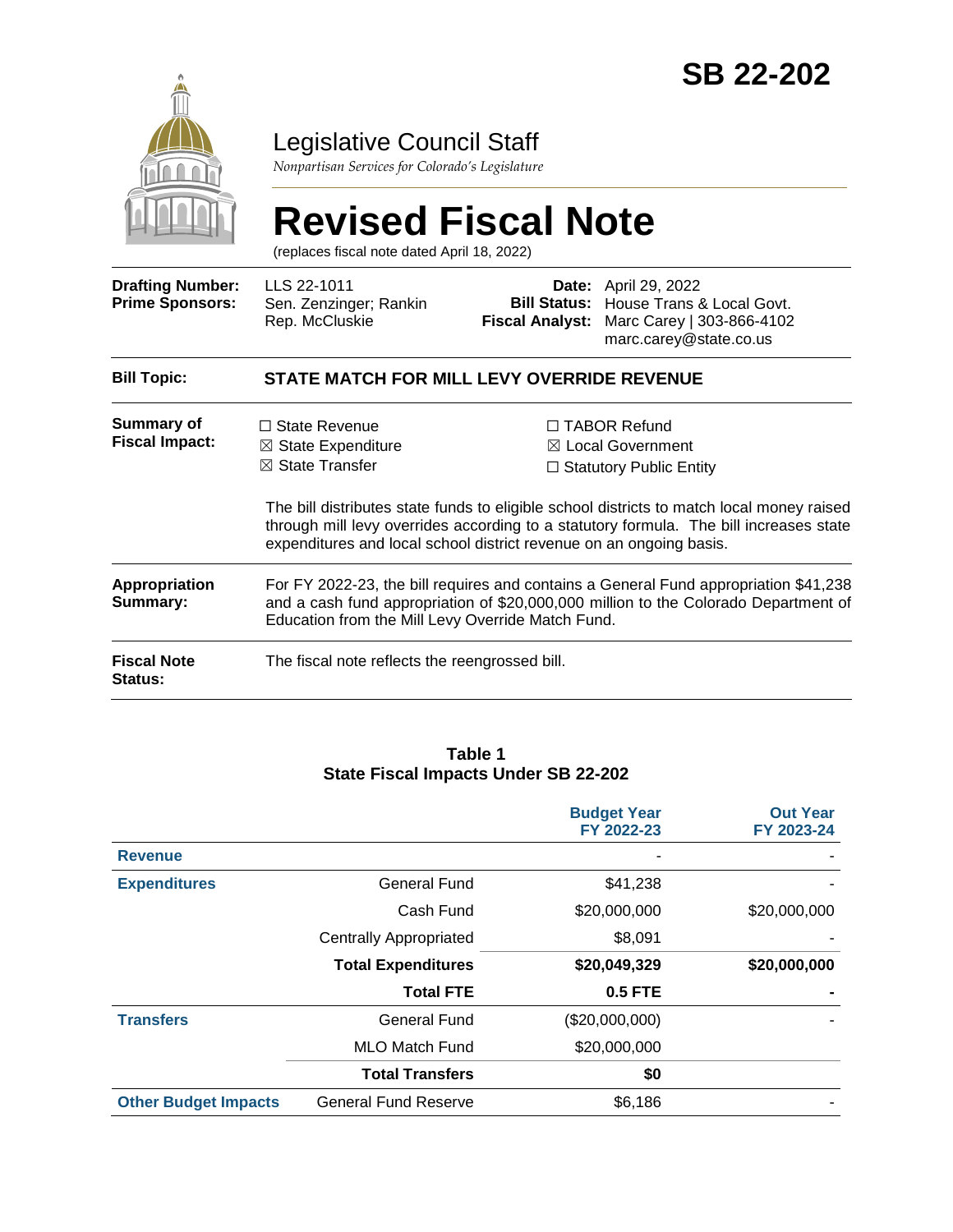## Page 2<br>April 29, 2022 **SB 22-202**

#### **Summary of Legislation**

Beginning in FY 2022-23, the bill directs the Colorado Department of Education (CDE) to distribute to each eligible school district and institute charter school an amount of state matching money for local money raised through mill levy overrides (MLOs). To determine the state match, the CDE must calculate following:

- a district's MLO maximum, equal to the number of mills required to generate:
	- o 25 percent of the district's total program for urban and rural districts;
	- o 30 percent of the district's total program for small rural districts; and
- a district's MLO capacity, defined as the number of mills the district may be expected to levy toward the district's MLO maximum, based on the district's median household income.

If a district's MLO capacity is less than its MLO maximum, the district is eligible to receive a state match. The CDE must calculate the state match for each eligible district and institute charter school as specified in the bill and distribute the state match from the newly created Mill Levy Override Match Fund.

In a fiscal year in which the General Assembly does not appropriate enough money to fully fund distributions for eligible districts, the distribution to each eligible district and institute charter school is prorated based on the amount appropriated.

#### **Background**

Under current law and with voter approval, school districts may levy additional mills above the total program mills specified in the school finance formula. These mills are known as mill levy overrides, and have been levied by some districts since FY 1996-97. Districts designated as urban or rural by the CDE are authorized to levy MLOs sufficient to generate 25 percent of their total program before the budget stabilization factor. Districts designated as small rural may levy MLOs sufficient to generate 30 percent. In FY 2021-22, 124 of 178 districts levied MLOs, generating an estimated \$1.4 billion, equivalent to 43 percent of the school finance local share. In FY 2021-22, four districts levied their MLO maximum amount.

#### **Assumptions**

**Colorado Association of School Executives (CASE) Model**. This fiscal note assumes that the state match and district and institute charter school eligibility will be determined using a spreadsheet model, developed by CASE. The model depends on the following key structural assumptions:

- matching funds will not be provided for multidistrict online students in excess of 10 percent of the district's funded pupil count;
- district MLO maximum is defined as either 25 percent or 30 percent of the district's total program before the budget stabilization factor, depending on the category of district;
- district MLO capacity is defined as the district's relative ranking of median household income, normalized on the range of 15 to 35 mills;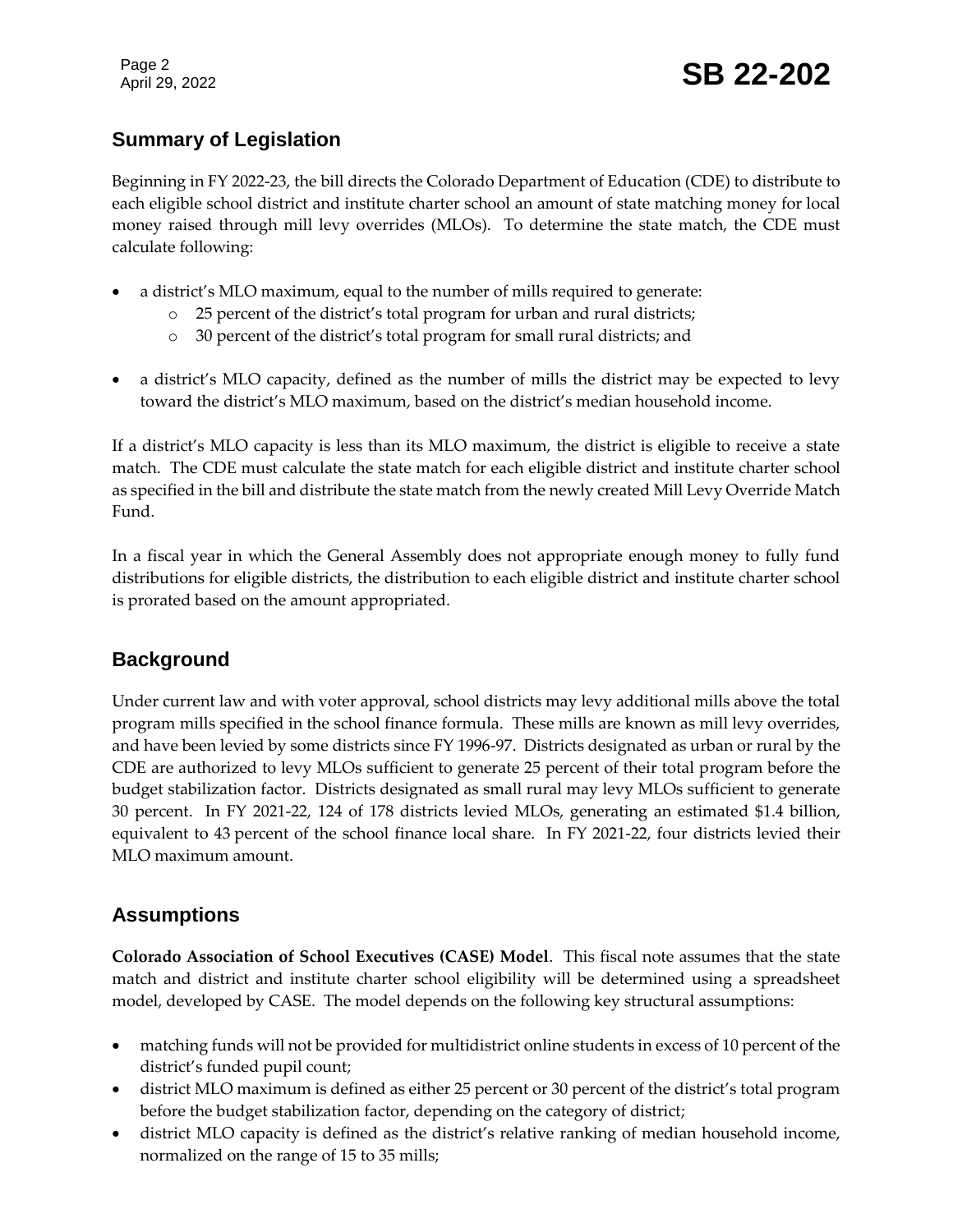- eligible districts are those whose MLO capacity is less than their MLO maximum;
- state support mills are the difference between MLO maximum and MLO capacity;
- district return on investment (ROI) equals support mills divided by MLO capacity;
- district state match equals MLO revenue scaled proportional to district ROI; and
- eligibility of and match amount for institute charter schools is determined by the school district in which they are geographically located.

Figure 1 shows a map of the 30 qualifying districts, and their return on investment for each 1 mill local MLO effort, with the \$20 million appropriation for matching funds contained in the bill.



**Figure 1 Return on Investment from 1 Mill of Local MLO Effort**

*Source: Map prepared by Legislative Council Staff.*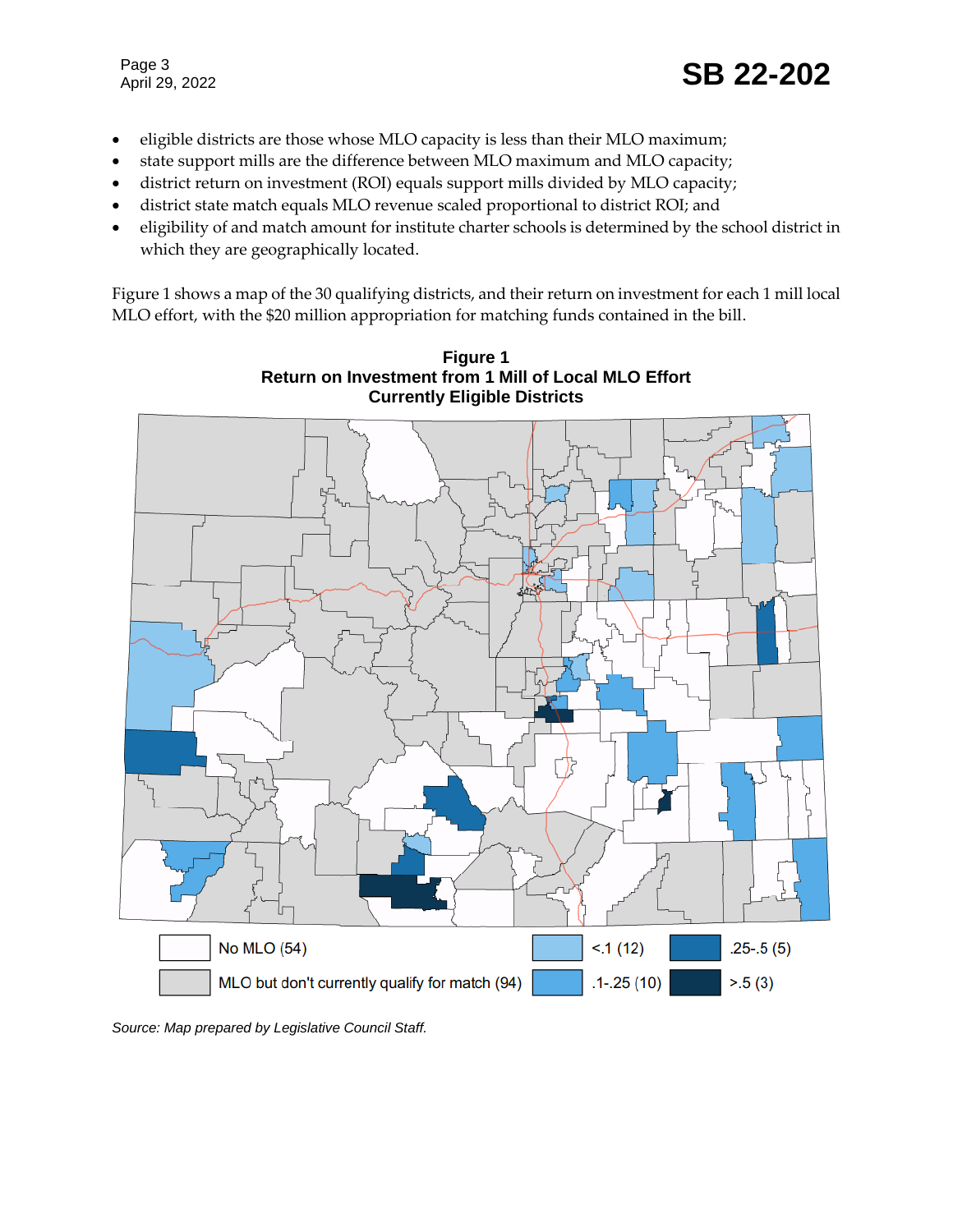#### **State Transfers**

The bill transfers \$20,000,000 from the General Fund to the Mill Levy Override Match Fund in FY 2022-23.

#### **State Expenditures**

In FY 2022-23 and thereafter, the bill increases state expenditures in the Colorado Department of Education by an estimated \$20.0 million. Expenditures are shown in Table 2 and detailed below.

|                                           |                   | FY 2022-23   | FY 2023-24   |
|-------------------------------------------|-------------------|--------------|--------------|
| <b>Department of Education</b>            |                   |              |              |
| <b>Personal Services</b>                  |                   | \$34,363     |              |
| <b>Operating Expenses</b>                 |                   | \$675        | ۰            |
| <b>Capital Outlay Costs</b>               |                   | \$6,200      |              |
| State MLO Match                           |                   | \$20,000,000 | \$20,000,000 |
| Centrally Appropriated Costs <sup>1</sup> |                   | \$8,091      |              |
|                                           | <b>Total Cost</b> | \$20,049,239 | \$20,000,000 |
|                                           | <b>Total FTE</b>  | $0.5$ FTE    |              |

#### **Table 2 Expenditures Under Senate Bill 22-202**

<sup>1</sup> *Centrally appropriated costs are not included in the bill's appropriation.*

**MLO state match**. Using FY 2021-22 data and under the assumptions outlined above, the CASE model estimates that 30 districts with existing MLOs would be eligible for a state match. This bill contains a cash fund appropriation of \$20.0 million for state matching funds from the newly created Mill Levy Override Match Fund. Prorated district MLO matching amounts corresponding to the \$20 million appropriation appear in Appendix A.

If all districts enacted MLOs to the maximum allowable level, the model estimates that 72 districts would receive \$165.4 million in state matching funds.

**Department of Education.** CDE personnel will maintain and update the CASE model. District-level data to be maintained include funded pupil count, online pupil count, total program before the budget stabilization factor, online funding, assessed value, MLOs levied, and MLO revenue. CDE must also annually update district-level median household income information, available online. In FY 2022-23 only, 0.5 FTE is required to adapt the CASE model to a format accessible to school districts. The ongoing workload associated with maintaining the model can be accomplished within current appropriations, as the model is populated primarily with information that CDE already calculates in its normal course of business.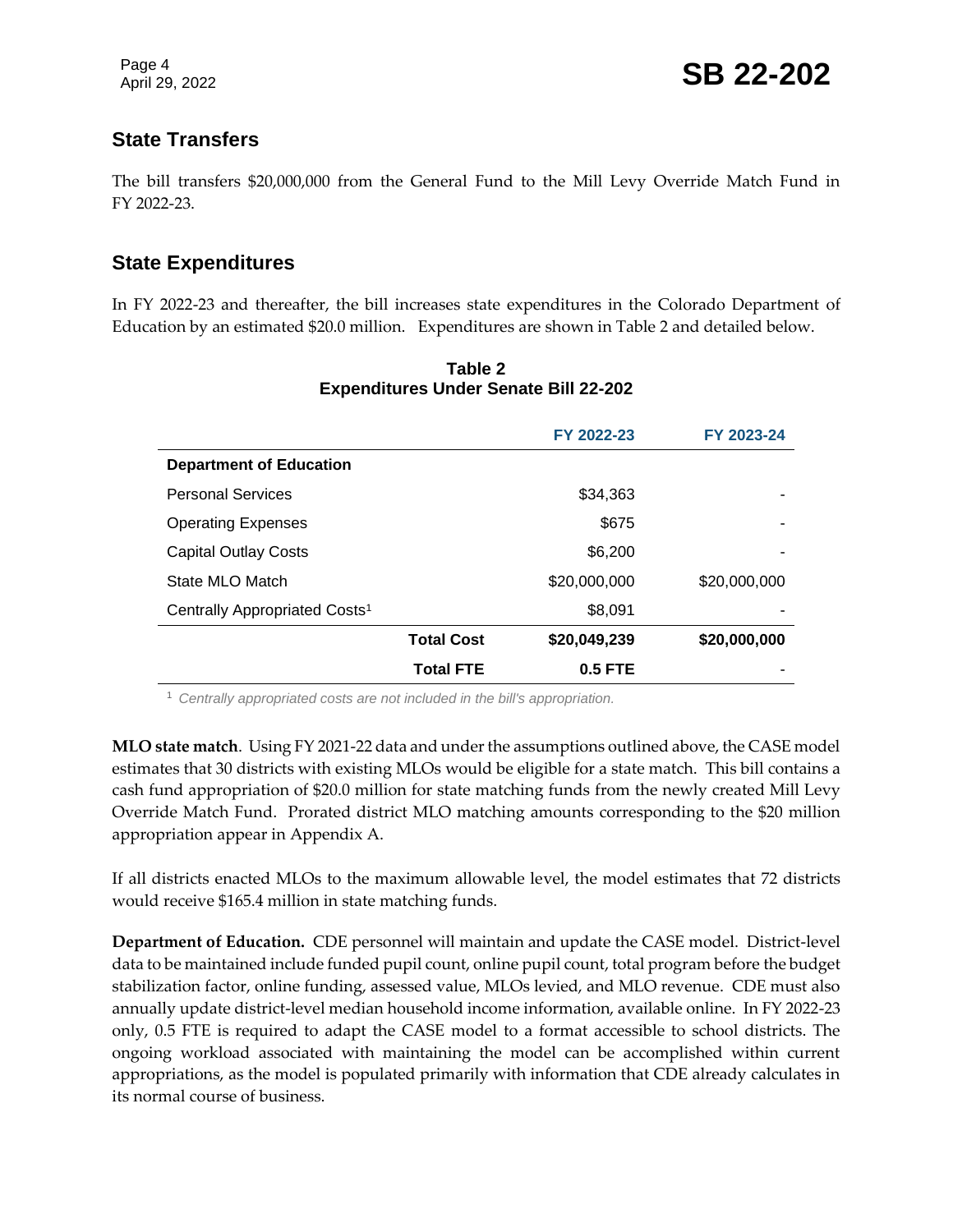Page 5<br>April 29, 2022 **SB 22-202** 

**Centrally appropriated costs.** Pursuant to a Joint Budget Committee policy, certain costs associated with this bill are addressed through the annual budget process and centrally appropriated in the Long Bill or supplemental appropriations bills, rather than in this bill. These costs, which include employee insurance and supplemental employee retirement payments, are shown in Table 2.

#### **Other Budget Impacts**

**General Fund reserve.** Under current law, an amount equal to 15 percent of General Fund appropriations must be set aside in the General Fund statutory reserve beginning in FY 2022-23. Based on this fiscal note, the bill is expected to increase the amount of General Fund held in reserve by \$6,186 in FY 2022-23, which will decrease the amount of General Fund available for other purposes.

#### **School District**

This bill is provides a state match to 30 districts with existing MLOs totaling \$20.0 million, in FY-2022 23. Because the appropriation is less than the fully funded amount, district matches are scaled down proportionately. District level return on investment ratios and match amounts for the given appropriation are shown in Appendix A. If all eligible districts passed MLOs up to their maximum, the bill would provide a state match to 72 districts totaling an estimated \$165.4 million.

As discussed above, eligibility will be determined through use of the CASE model, and depends on district funded pupil count, online count, online funding, CSI count, total program before the budget stabilization factor, assessed value, a five-year average of district median household income, and district MLO effort. District eligibility and the amount of state match will be determined by formulas in the bill, and depend on a comparison of each district's MLO maximum effort and MLO capacity. The eligibility of and match amount for institute charter schools is determined by the eligibility and match amount of the school district in which they are geographically located. Match estimates are based on FY 2021-22 data, the latest actual data available.

#### **Effective Date**

The bill takes effect upon signature of the Governor, or upon becoming law without his signature.

#### **State Appropriations**

For FY 2022-23, the bill requires and contains the following appropriations to the Colorado Department of Education:

- \$20,000,000 from the Mill Levy Override Match Fund; and
- \$41,238 from the General Fund, and an allocation of 0.5 FTE.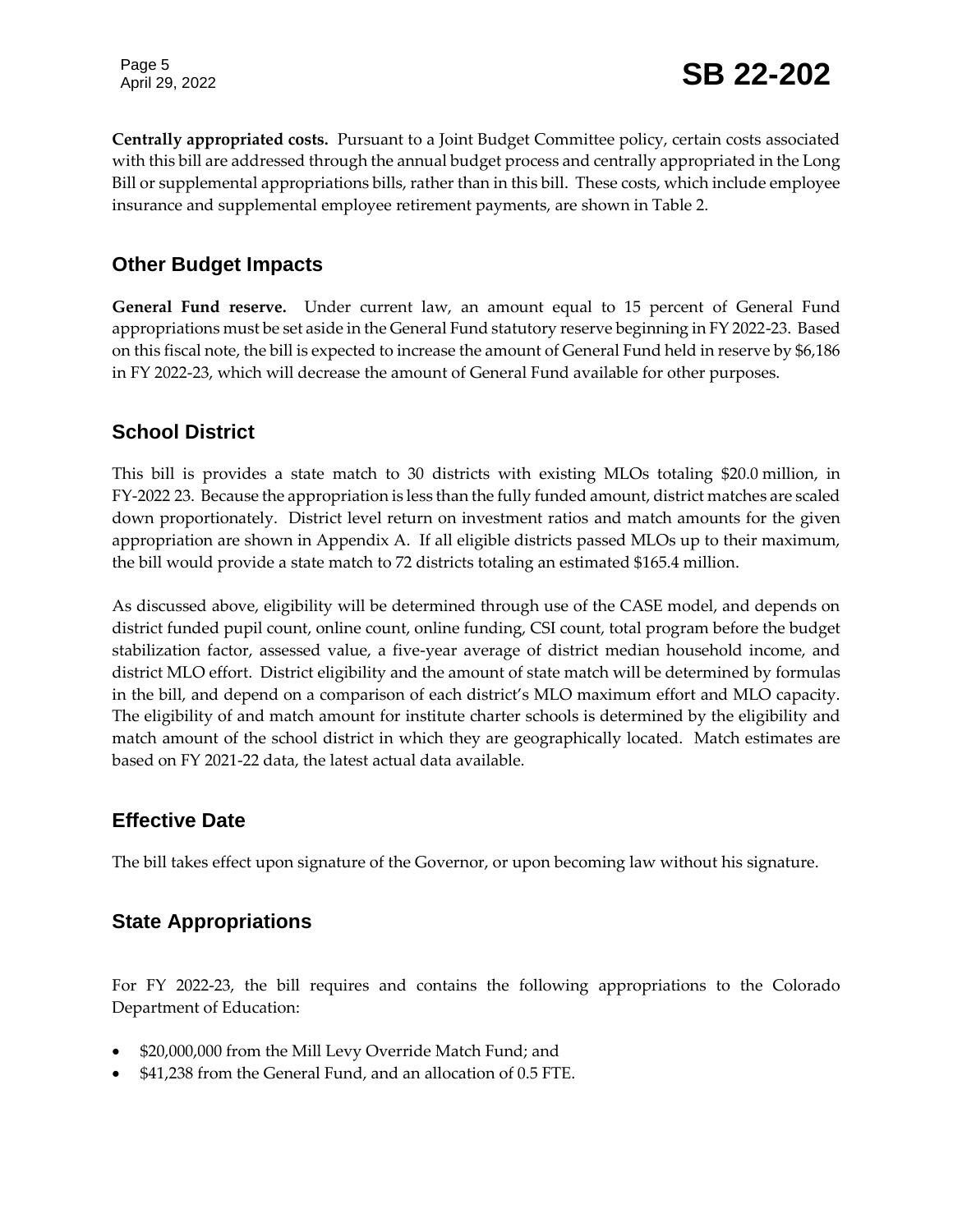### Page 6<br>April 29, 2022 **SB 22-202**

#### **State and Local Government Contacts**

Education Legislative Council Staff Joint Budget Committee Staff School Districts

The revenue and expenditure impacts in this fiscal note represent changes from current law under the bill for each fiscal year. For additional information about fiscal notes, please visit: [leg.colorado.gov/fiscalnotes.](https://leg.colorado.gov/fiscalnotes)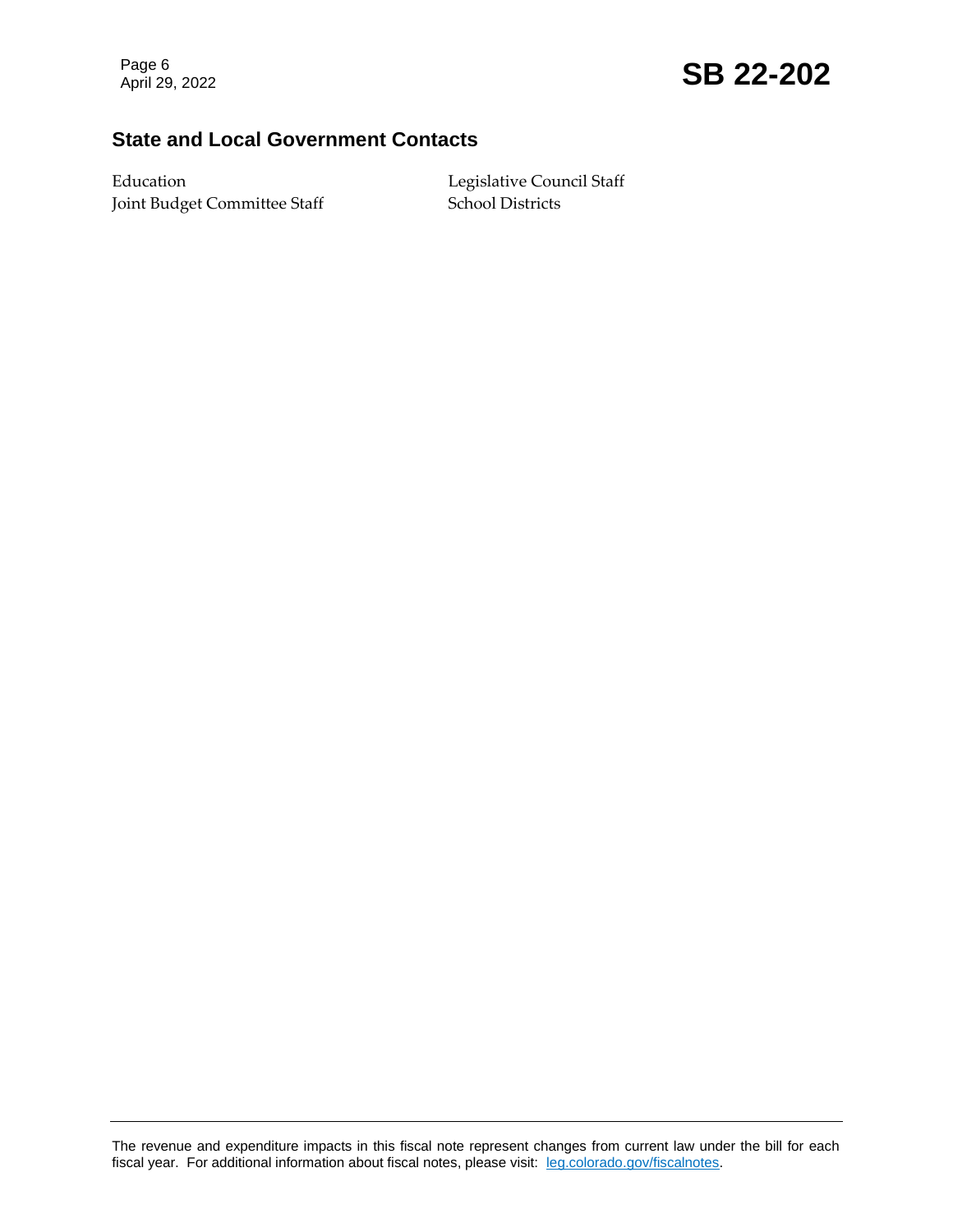|                    |                           | <b>Eligible for</b> | <b>District Return</b> | <b>Total State</b> | <b>Total State</b> |
|--------------------|---------------------------|---------------------|------------------------|--------------------|--------------------|
| <b>County</b>      | <b>District</b>           | <b>State Match</b>  | on Investment          | <b>Portion</b>     | <b>Match</b>       |
| <b>ADAMS</b>       | <b>MAPLETON</b>           |                     |                        |                    | \$                 |
| <b>ADAMS</b>       | <b>ADAMS 12 FIVE STAR</b> | Yes                 | 1.04                   | 0.04               | \$<br>2,457,719    |
| <b>ADAMS</b>       | <b>COMMERCE CITY</b>      |                     |                        |                    | \$                 |
| <b>ADAMS</b>       | <b>BRIGHTON</b>           |                     |                        |                    |                    |
| <b>ADAMS</b>       | <b>BENNETT</b>            |                     |                        |                    | \$                 |
| <b>ADAMS</b>       | <b>STRASBURG</b>          |                     |                        |                    | \$                 |
| <b>ADAMS</b>       | <b>WESTMINSTER</b>        | Yes                 | 1.05                   | 0.05               | \$<br>1,194,811    |
| <b>ALAMOSA</b>     | <b>ALAMOSA</b>            |                     |                        |                    | \$                 |
| <b>ALAMOSA</b>     | <b>SANGRE DE CRISTO</b>   |                     |                        |                    | \$                 |
| <b>ARAPAHOE</b>    | <b>ENGLEWOOD</b>          |                     |                        |                    | \$                 |
| <b>ARAPAHOE</b>    | <b>SHERIDAN</b>           |                     |                        |                    | \$                 |
| ARAPAHOE           | <b>CHERRY CREEK</b>       |                     |                        |                    | \$                 |
| ARAPAHOE           | <b>LITTLETON</b>          |                     |                        |                    | \$                 |
| <b>ARAPAHOE</b>    | <b>DEER TRAIL</b>         | Yes                 | 1.01                   | 0.01               | \$<br>69           |
| <b>ARAPAHOE</b>    | <b>AURORA</b>             | Yes                 | 1.06                   | 0.06               | \$<br>6,635,864    |
| <b>ARAPAHOE</b>    | <b>BYERS</b>              |                     |                        |                    | \$                 |
| <b>ARCHULETA</b>   | <b>ARCHULETA</b>          |                     |                        |                    | \$                 |
| <b>BACA</b>        | <b>WALSH</b>              | Yes                 | 1.11                   | 0.11               | \$<br>19,623       |
| <b>BACA</b>        | <b>PRITCHETT</b>          |                     |                        |                    | \$                 |
| <b>BACA</b>        | <b>SPRINGFIELD</b>        |                     |                        |                    | \$                 |
| <b>BACA</b>        | <b>VILAS</b>              |                     |                        |                    | \$                 |
| <b>BACA</b>        | <b>CAMPO</b>              |                     |                        |                    | \$                 |
| <b>BENT</b>        | <b>LAS ANIMAS</b>         |                     |                        |                    | \$                 |
| <b>BENT</b>        | <b>MCCLAVE</b>            | Yes                 | 1.21                   | 0.21               | \$<br>26,868       |
| <b>BOULDER</b>     | <b>ST VRAIN</b>           |                     |                        |                    | \$                 |
| <b>BOULDER</b>     | <b>BOULDER</b>            |                     |                        |                    | \$                 |
| <b>CHAFFEE</b>     | <b>BUENA VISTA</b>        |                     |                        |                    | \$                 |
| <b>CHAFFEE</b>     | <b>SALIDA</b>             |                     |                        |                    | \$                 |
| <b>CHEYENNE</b>    | <b>KIT CARSON</b>         |                     |                        |                    | \$                 |
| <b>CHEYENNE</b>    | <b>CHEYENNE</b>           |                     |                        |                    | \$                 |
| <b>CLEAR CREEK</b> | <b>CLEAR CREEK</b>        |                     |                        |                    | \$                 |
| <b>CONEJOS</b>     | <b>NORTH CONEJOS</b>      | Yes                 | 2.00                   | 1.00               | 190,085            |
| <b>CONEJOS</b>     | SANFORD                   |                     |                        |                    | \$                 |
| <b>CONEJOS</b>     | <b>SOUTH CONEJOS</b>      |                     |                        |                    | \$                 |
| <b>COSTILLA</b>    | <b>CENTENNIAL</b>         |                     |                        |                    | \$                 |
| <b>COSTILLA</b>    | <b>SIERRA GRANDE</b>      |                     |                        |                    | \$                 |
| <b>CROWLEY</b>     | <b>CROWLEY</b>            | Yes                 | 1.12                   | 0.12               | \$<br>38,872       |
| <b>CUSTER</b>      | <b>WESTCLIFFE</b>         |                     |                        |                    | \$                 |
| <b>DELTA</b>       | <b>DELTA</b>              |                     |                        |                    | \$                 |
| <b>DENVER</b>      | <b>DENVER</b>             |                     |                        |                    | \$                 |
| <b>DOLORES</b>     | <b>DOLORES</b>            |                     |                        |                    | \$                 |
| <b>DOUGLAS</b>     | <b>DOUGLAS</b>            |                     |                        |                    | \$                 |
| <b>EAGLE</b>       | <b>EAGLE</b>              |                     |                        |                    | \$                 |
| <b>ELBERT</b>      | <b>ELIZABETH</b>          |                     |                        |                    | \$                 |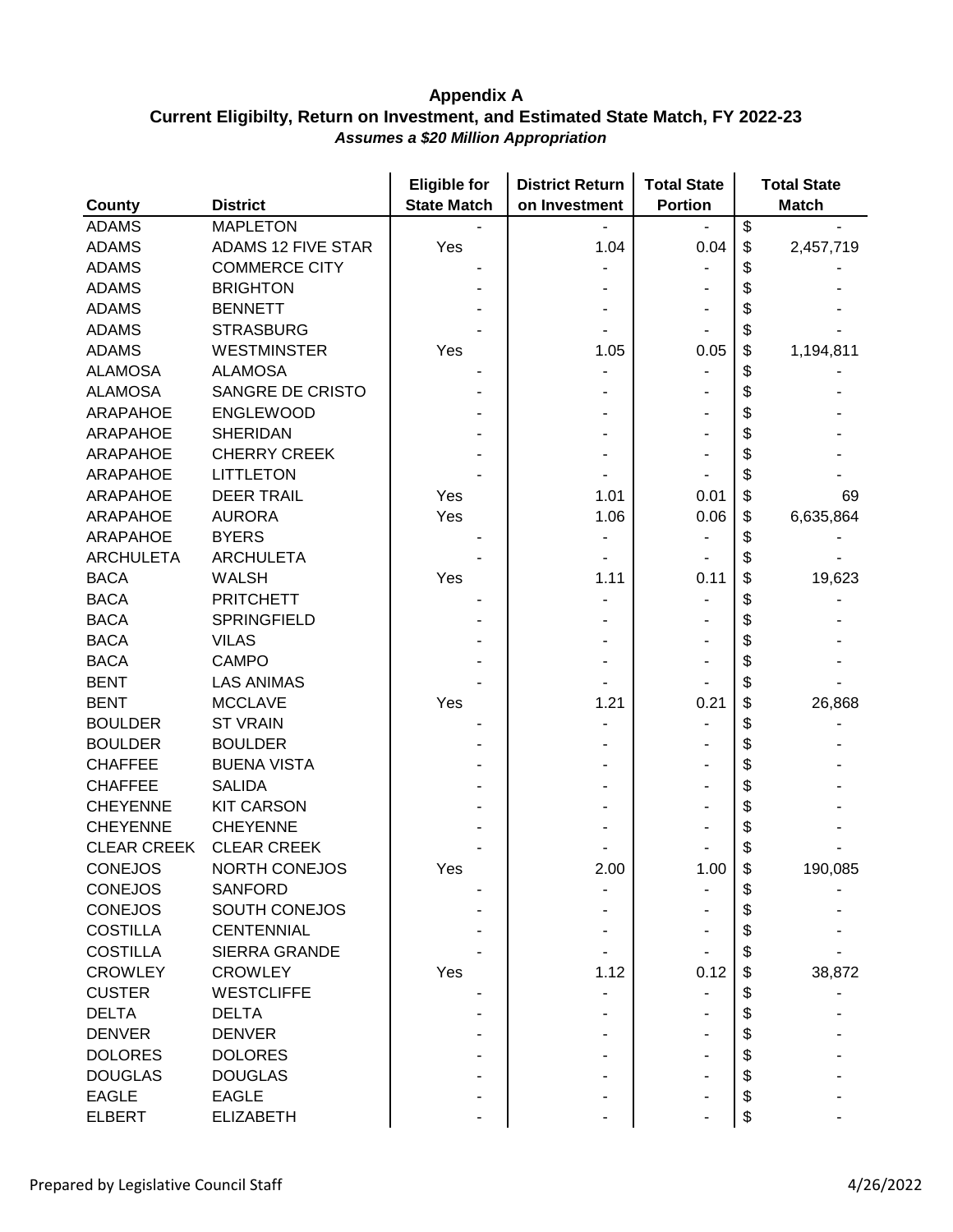| <b>County</b>     | <b>District</b>          | <b>Eligible for</b><br><b>State Match</b> | <b>District Return</b><br>on Investment | <b>Total State</b><br><b>Portion</b> |    | <b>Total State</b><br><b>Match</b> |
|-------------------|--------------------------|-------------------------------------------|-----------------------------------------|--------------------------------------|----|------------------------------------|
| <b>ELBERT</b>     | <b>KIOWA</b>             |                                           |                                         |                                      | \$ |                                    |
| <b>ELBERT</b>     | <b>BIG SANDY</b>         |                                           |                                         |                                      | \$ |                                    |
| <b>ELBERT</b>     | <b>ELBERT</b>            |                                           |                                         |                                      | \$ |                                    |
| <b>ELBERT</b>     | <b>AGATE</b>             |                                           |                                         |                                      | \$ |                                    |
| <b>EL PASO</b>    | <b>CALHAN</b>            |                                           |                                         |                                      | \$ |                                    |
| <b>EL PASO</b>    | <b>HARRISON</b>          | Yes                                       | 1.32                                    | 0.32                                 | \$ | 1,865,964                          |
| <b>EL PASO</b>    | WIDEFIELD                | Yes                                       | 1.14                                    | 0.14                                 | \$ | 570,563                            |
| <b>EL PASO</b>    | <b>FOUNTAIN</b>          | Yes                                       | 2.06                                    | 1.06                                 | \$ | 1,076,753                          |
| <b>EL PASO</b>    | <b>COLORADO SPRINGS</b>  |                                           |                                         |                                      | \$ |                                    |
| <b>EL PASO</b>    | <b>CHEYENNE MOUNTAIN</b> |                                           |                                         |                                      | \$ |                                    |
| <b>EL PASO</b>    | <b>MANITOU SPRINGS</b>   |                                           |                                         |                                      | \$ |                                    |
| <b>EL PASO</b>    | <b>ACADEMY</b>           |                                           |                                         |                                      | \$ |                                    |
| EL PASO           | <b>ELLICOTT</b>          |                                           |                                         |                                      | \$ |                                    |
| <b>EL PASO</b>    | <b>PEYTON</b>            | Yes                                       | 1.03                                    | 0.03                                 | \$ | 11,724                             |
| <b>EL PASO</b>    | <b>HANOVER</b>           |                                           |                                         |                                      | \$ |                                    |
| <b>EL PASO</b>    | LEWIS-PALMER             |                                           |                                         |                                      | \$ |                                    |
|                   |                          |                                           |                                         | 0.12                                 | \$ |                                    |
| EL PASO           | <b>FALCON</b>            | Yes                                       | 1.12                                    |                                      |    | 2,776,526                          |
| <b>EL PASO</b>    | <b>EDISON</b>            |                                           |                                         |                                      | \$ |                                    |
| <b>EL PASO</b>    | MIAMI-YODER              | Yes                                       | 1.14                                    | 0.14                                 | \$ | 4,178                              |
| <b>FREMONT</b>    | <b>CANON CITY</b>        |                                           |                                         |                                      | \$ |                                    |
| <b>FREMONT</b>    | <b>FLORENCE</b>          |                                           |                                         |                                      | \$ |                                    |
| <b>FREMONT</b>    | <b>COTOPAXI</b>          |                                           |                                         |                                      | \$ |                                    |
| <b>GARFIELD</b>   | <b>ROARING FORK</b>      |                                           |                                         |                                      | \$ |                                    |
| <b>GARFIELD</b>   | <b>RIFLE</b>             |                                           |                                         |                                      | \$ |                                    |
| <b>GARFIELD</b>   | <b>PARACHUTE</b>         |                                           |                                         |                                      | \$ |                                    |
| <b>GILPIN</b>     | <b>GILPIN</b>            |                                           |                                         |                                      | \$ |                                    |
| <b>GRAND</b>      | <b>WEST GRAND</b>        |                                           |                                         |                                      | \$ |                                    |
| <b>GRAND</b>      | <b>EAST GRAND</b>        |                                           |                                         |                                      | \$ |                                    |
| <b>GUNNISON</b>   | <b>GUNNISON</b>          |                                           |                                         |                                      | \$ |                                    |
| <b>HINSDALE</b>   | <b>HINSDALE</b>          |                                           |                                         |                                      | \$ |                                    |
| <b>HUERFANO</b>   | <b>HUERFANO</b>          |                                           |                                         |                                      | \$ |                                    |
| <b>HUERFANO</b>   | LA VETA                  |                                           |                                         |                                      |    |                                    |
| <b>JACKSON</b>    | <b>NORTH PARK</b>        |                                           |                                         |                                      | \$ |                                    |
| <b>JEFFERSON</b>  | <b>JEFFERSON</b>         |                                           |                                         |                                      | \$ |                                    |
| <b>KIOWA</b>      | <b>EADS</b>              |                                           |                                         |                                      | \$ |                                    |
| <b>KIOWA</b>      | <b>PLAINVIEW</b>         | Yes                                       | 1.14                                    | 0.14                                 | S  | 9,238                              |
| <b>KIT CARSON</b> | ARRIBA-FLAGLER           |                                           |                                         |                                      | \$ |                                    |
| <b>KIT CARSON</b> | <b>HI PLAINS</b>         |                                           |                                         |                                      | \$ |                                    |
| <b>KIT CARSON</b> | <b>STRATTON</b>          | Yes                                       | 1.25                                    | 0.25                                 | \$ | 49,362                             |
| <b>KIT CARSON</b> | <b>BETHUNE</b>           |                                           |                                         |                                      | \$ |                                    |
| <b>KIT CARSON</b> | <b>BURLINGTON</b>        |                                           |                                         |                                      | \$ |                                    |
| <b>LAKE</b>       | <b>LAKE</b>              |                                           |                                         |                                      | \$ |                                    |
| <b>LA PLATA</b>   | <b>DURANGO</b>           |                                           |                                         |                                      | \$ |                                    |
| <b>LA PLATA</b>   | <b>BAYFIELD</b>          |                                           |                                         |                                      |    |                                    |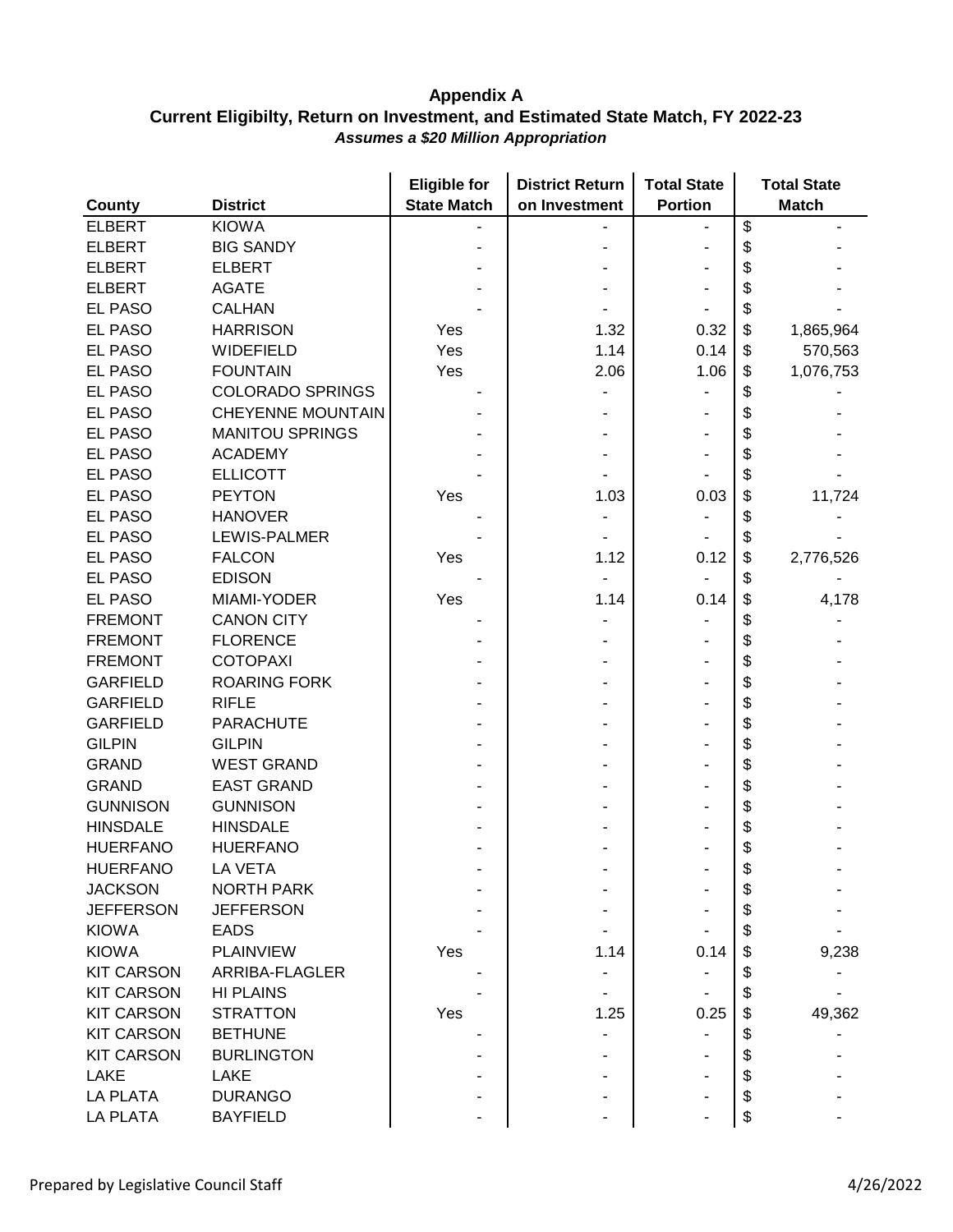|                   |                    | <b>Eligible for</b> | <b>District Return</b> | <b>Total State</b> | <b>Total State</b> |
|-------------------|--------------------|---------------------|------------------------|--------------------|--------------------|
| County            | <b>District</b>    | <b>State Match</b>  | on Investment          | <b>Portion</b>     | <b>Match</b>       |
| <b>LA PLATA</b>   | <b>IGNACIO</b>     |                     |                        |                    | \$                 |
| <b>LARIMER</b>    | <b>POUDRE</b>      |                     |                        |                    | \$                 |
| <b>LARIMER</b>    | <b>THOMPSON</b>    |                     |                        |                    | \$                 |
| <b>LARIMER</b>    | <b>ESTES PARK</b>  |                     |                        |                    | \$                 |
| <b>LAS ANIMAS</b> | <b>TRINIDAD</b>    |                     |                        |                    | \$                 |
| <b>LAS ANIMAS</b> | <b>PRIMERO</b>     |                     |                        |                    | \$                 |
| <b>LAS ANIMAS</b> | <b>HOEHNE</b>      |                     |                        |                    | \$                 |
| <b>LAS ANIMAS</b> | <b>AGUILAR</b>     |                     |                        |                    | \$                 |
| <b>LAS ANIMAS</b> | <b>BRANSON</b>     |                     |                        |                    | \$                 |
| <b>LAS ANIMAS</b> | <b>KIM</b>         |                     |                        |                    | \$                 |
| <b>LINCOLN</b>    | <b>GENOA-HUGO</b>  |                     |                        |                    | \$                 |
| <b>LINCOLN</b>    | <b>LIMON</b>       |                     |                        |                    | \$                 |
| <b>LINCOLN</b>    | <b>KARVAL</b>      |                     |                        |                    | \$                 |
| <b>LOGAN</b>      | VALLEY             |                     |                        |                    | \$                 |
| <b>LOGAN</b>      | <b>FRENCHMAN</b>   |                     |                        |                    | \$                 |
| <b>LOGAN</b>      | <b>BUFFALO</b>     |                     |                        |                    | \$                 |
| <b>LOGAN</b>      | <b>PLATEAU</b>     |                     |                        |                    | \$                 |
| <b>MESA</b>       | <b>DEBEQUE</b>     |                     |                        |                    | \$                 |
| <b>MESA</b>       | PLATEAU VALLEY     |                     |                        |                    | \$                 |
| <b>MESA</b>       | <b>MESA VALLEY</b> | Yes                 | 1.03                   | 0.03               | \$<br>404,141      |
| <b>MINERAL</b>    | <b>CREEDE</b>      |                     |                        |                    | \$                 |
| <b>MOFFAT</b>     | <b>MOFFAT</b>      |                     |                        |                    | \$                 |
| <b>MONTEZUMA</b>  | <b>MONTEZUMA</b>   |                     |                        |                    | \$                 |
| <b>MONTEZUMA</b>  | <b>DOLORES</b>     | Yes                 | 1.14                   | 0.14               | \$<br>55,948       |
| <b>MONTEZUMA</b>  | <b>MANCOS</b>      | Yes                 | 1.15                   | 0.15               | \$<br>50,445       |
| <b>MONTROSE</b>   | <b>MONTROSE</b>    |                     |                        |                    | \$                 |
| <b>MONTROSE</b>   | <b>WEST END</b>    | Yes                 | 1.42                   | 0.42               | \$<br>104,517      |
| <b>MORGAN</b>     | <b>BRUSH</b>       |                     |                        |                    | \$                 |
| <b>MORGAN</b>     | FT. MORGAN         | Yes                 | 1.05                   | 0.05               | \$<br>29,996       |
| <b>MORGAN</b>     | <b>WELDON</b>      | Yes                 | 1.17                   | 0.17               | \$<br>1,618        |
| <b>MORGAN</b>     | <b>WIGGINS</b>     |                     |                        |                    | \$                 |
| <b>OTERO</b>      | <b>EAST OTERO</b>  |                     |                        |                    |                    |
| <b>OTERO</b>      | <b>ROCKY FORD</b>  |                     |                        |                    | \$                 |
| <b>OTERO</b>      | MANZANOLA          |                     |                        |                    | \$                 |
| <b>OTERO</b>      | <b>FOWLER</b>      |                     |                        |                    |                    |
| <b>OTERO</b>      | <b>CHERAW</b>      |                     |                        |                    | \$                 |
|                   |                    |                     |                        |                    |                    |
| <b>OTERO</b>      | <b>SWINK</b>       | Yes                 | 1.63                   | 0.63               | 9,604              |
| <b>OURAY</b>      | <b>OURAY</b>       |                     |                        |                    |                    |
| <b>OURAY</b>      | <b>RIDGWAY</b>     |                     |                        |                    |                    |
| <b>PARK</b>       | PLATTE CANYON      |                     |                        |                    |                    |
| <b>PARK</b>       | <b>PARK</b>        |                     |                        |                    |                    |
| <b>PHILLIPS</b>   | <b>HOLYOKE</b>     | Yes                 | 1.05                   | 0.05               | \$<br>26,113       |
| <b>PHILLIPS</b>   | <b>HAXTUN</b>      |                     |                        |                    | \$                 |
| <b>PITKIN</b>     | <b>ASPEN</b>       |                     |                        |                    | \$                 |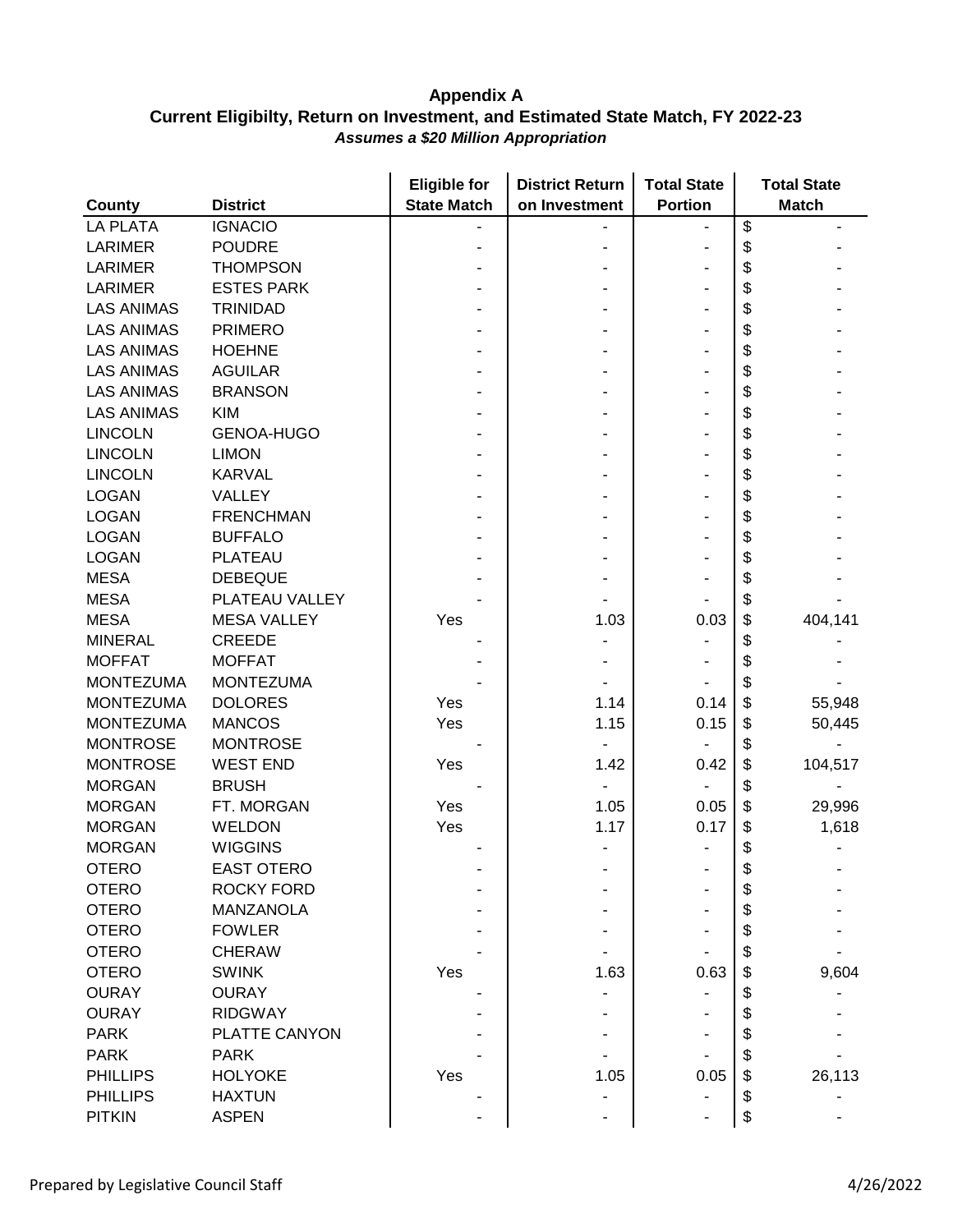|                   |                        | <b>Eligible for</b> | <b>District Return</b><br><b>Total State</b> |                | <b>Total State</b> |              |
|-------------------|------------------------|---------------------|----------------------------------------------|----------------|--------------------|--------------|
| <b>County</b>     | <b>District</b>        | <b>State Match</b>  | on Investment                                | <b>Portion</b> |                    | <b>Match</b> |
| <b>PROWERS</b>    | <b>GRANADA</b>         |                     |                                              |                | \$                 |              |
| <b>PROWERS</b>    | <b>LAMAR</b>           |                     |                                              |                | \$                 |              |
| <b>PROWERS</b>    | <b>HOLLY</b>           |                     |                                              |                | \$                 |              |
| <b>PROWERS</b>    | <b>WILEY</b>           |                     |                                              |                | \$                 |              |
| <b>PUEBLO</b>     | PUEBLO CITY            |                     |                                              |                | \$                 |              |
| <b>PUEBLO</b>     | PUEBLO RURAL           |                     |                                              |                | \$                 |              |
| RIO BLANCO        | <b>MEEKER</b>          |                     |                                              |                | \$                 |              |
| RIO BLANCO        | <b>RANGELY</b>         |                     |                                              |                | \$                 |              |
| <b>RIO GRANDE</b> | <b>DEL NORTE</b>       |                     |                                              |                | \$                 |              |
| <b>RIO GRANDE</b> | <b>MONTE VISTA</b>     | Yes                 | 1.32                                         | 0.32           | \$                 | 62,748       |
| <b>RIO GRANDE</b> | <b>SARGENT</b>         | Yes                 | 1.02                                         | 0.02           | \$                 | 1,512        |
| <b>ROUTT</b>      | <b>HAYDEN</b>          |                     |                                              |                | \$                 |              |
| <b>ROUTT</b>      | STEAMBOAT SPRINGS      |                     |                                              |                | \$                 |              |
| <b>ROUTT</b>      | <b>SOUTH ROUTT</b>     |                     |                                              |                | \$                 |              |
| <b>SAGUACHE</b>   | <b>MOUNTAIN VALLEY</b> |                     |                                              |                | \$                 |              |
| <b>SAGUACHE</b>   | <b>MOFFAT</b>          | Yes                 | 1.36                                         | 0.36           | \$                 | 85,095       |
| <b>SAGUACHE</b>   | <b>CENTER</b>          |                     |                                              |                | \$                 |              |
| <b>SAN JUAN</b>   | <b>SILVERTON</b>       |                     |                                              |                | \$                 |              |
| <b>SAN MIGUEL</b> | <b>TELLURIDE</b>       |                     |                                              |                | \$                 |              |
| <b>SAN MIGUEL</b> | <b>NORWOOD</b>         |                     |                                              |                | \$                 |              |
| <b>SEDGWICK</b>   | <b>JULESBURG</b>       |                     |                                              |                | \$                 |              |
| <b>SEDGWICK</b>   | PLATTE VALLEY          | Yes                 | 1.08                                         | 0.08           | \$                 | 5,713        |
| <b>SUMMIT</b>     | <b>SUMMIT</b>          |                     |                                              |                | \$                 |              |
| <b>TELLER</b>     | <b>CRIPPLE CREEK</b>   |                     |                                              |                | \$                 |              |
| <b>TELLER</b>     | <b>WOODLAND PARK</b>   |                     |                                              |                | \$                 |              |
| <b>WASHINGTON</b> | <b>AKRON</b>           |                     |                                              |                | \$                 |              |
| <b>WASHINGTON</b> | <b>ARICKAREE</b>       |                     |                                              |                | \$                 |              |
| <b>WASHINGTON</b> | <b>OTIS</b>            |                     |                                              |                | \$                 |              |
| <b>WASHINGTON</b> | <b>LONE STAR</b>       |                     |                                              |                | \$                 |              |
| <b>WASHINGTON</b> | <b>WOODLIN</b>         |                     |                                              |                | \$                 |              |
| WELD              | <b>GILCREST</b>        |                     |                                              |                | \$                 |              |
| WELD              | <b>EATON</b>           |                     |                                              |                |                    |              |
| <b>WELD</b>       | <b>KEENESBURG</b>      |                     |                                              |                | \$                 |              |
| WELD              | <b>WINDSOR</b>         |                     |                                              |                | \$                 |              |
| WELD              | <b>JOHNSTOWN</b>       |                     |                                              |                | \$                 |              |
| WELD              | <b>GREELEY</b>         | Yes                 | 1.08                                         | 0.08           | \$                 | 1,572,534    |
| WELD              | PLATTE VALLEY          |                     |                                              |                | \$                 |              |
| WELD              | FT. LUPTON             |                     |                                              |                | \$                 |              |
| <b>WELD</b>       | <b>AULT-HIGHLAND</b>   |                     |                                              |                | \$                 |              |
| <b>WELD</b>       | <b>BRIGGSDALE</b>      |                     |                                              |                | \$                 |              |
| WELD              | <b>PRAIRIE</b>         |                     |                                              |                | \$                 |              |
| WELD              | <b>PAWNEE</b>          |                     |                                              |                | \$                 |              |
| <b>YUMA</b>       | <b>YUMA1</b>           | Yes                 | 1.07                                         | 0.07           | \$                 | 79,939       |
| <b>YUMA</b>       | <b>WRAY RD-2</b>       |                     |                                              |                | \$                 |              |
|                   |                        |                     |                                              |                |                    |              |